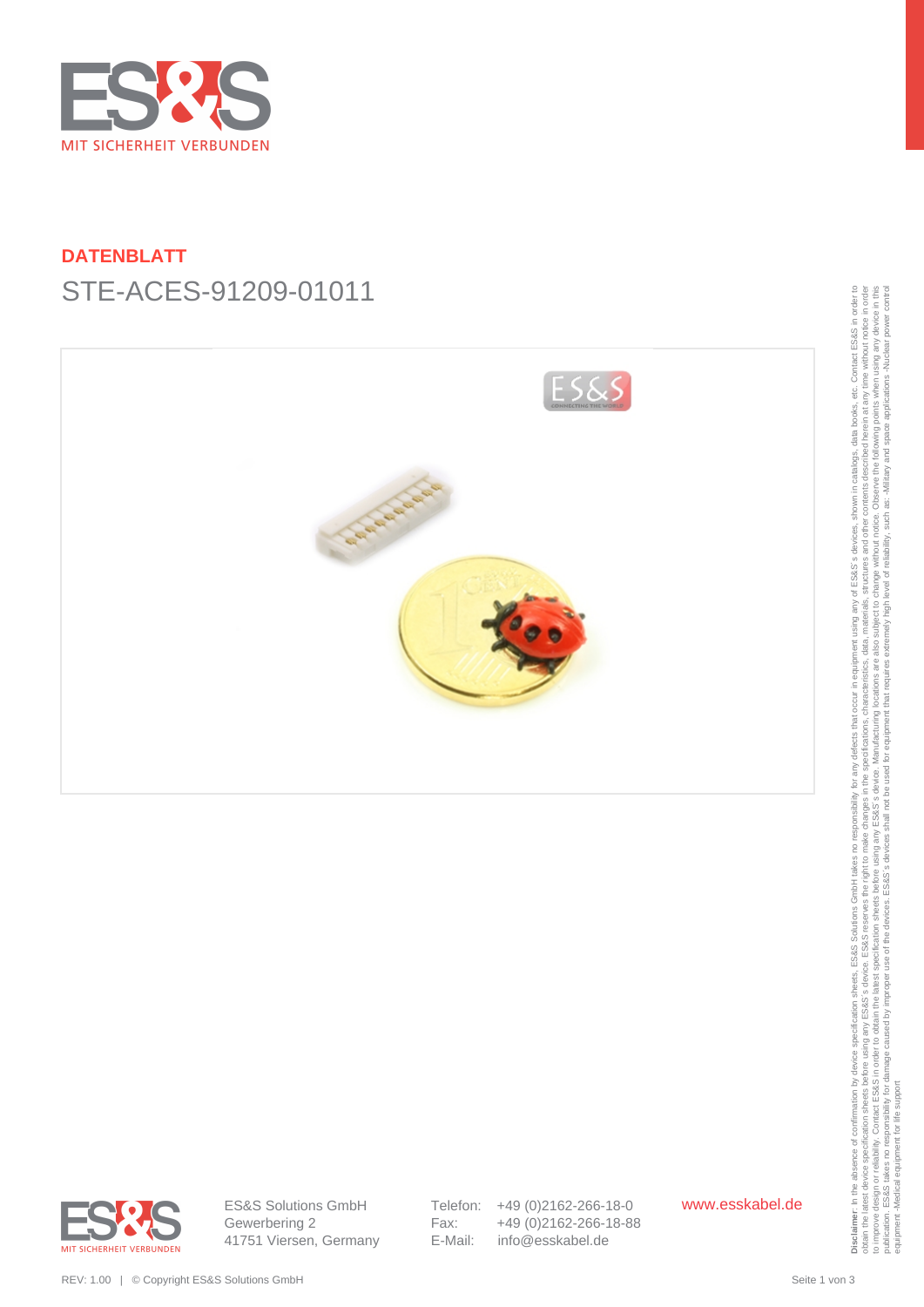

## **DATENBLATT** STE-ACES-91209-01011

#### **BESCHREIBUNG**

10-pin ACES IDC connector of the series 91209. Used material UL94V-0 matching with AWG32 strands with an outer diameter of 0.52 to 0.56 mm. The minimum order quantity amounts to 1000 pieces.

This wire-to-board connector is normally used for LED backlight cables.

Our matching customized cable assembly is among others **[KAB-ACES-91209-01011-0500LI](https://www.esskabel.de/en/product/kab-aces-91209-01011-0500li/)**. This cable has our standard length of 500 mm.

#### **FURTHER CUSTOMIZED LENGTHS ARE AVAILABLE UPON REQUEST:**

- 100 mm KAB-ACES-91209-01011-0100LI-1:1
- 200 mm KAB-ACES-91209-01011-0200LI-1:1
- 500 mm KAB-ACES-91209-01011-0500LI-1:1
- 1000 mm KAB-ACES-91209-01011-1000LI-1:1

This connector matches with the following pin strips:

STE-ACES-91208-01001-H01

This connector is i.a. suitable for the following displays:

G104X1-L04, G121X1-L03, G104V1-T03, FG100451DSSWNG01, TX31D45VM, AM-1024768GTMQW-T00H, VGG107603-0TMLWD, VGG107603-0TMLWC, G121XCE-L02 dianeer of 0.52 to 0.58 mm. The minimum crost quantity amounts to 1000 pieces.<br>
This win to accent commonly used for LED hastique ratios.<br>
Our manching suspension distribution is minimum crost and the state of the state o

Telefon: +49 (0)2162-266-18-0 Fax: +49 (0)2162-266-18-88 E-Mail: info@esskabel.de

www.esskabel.de